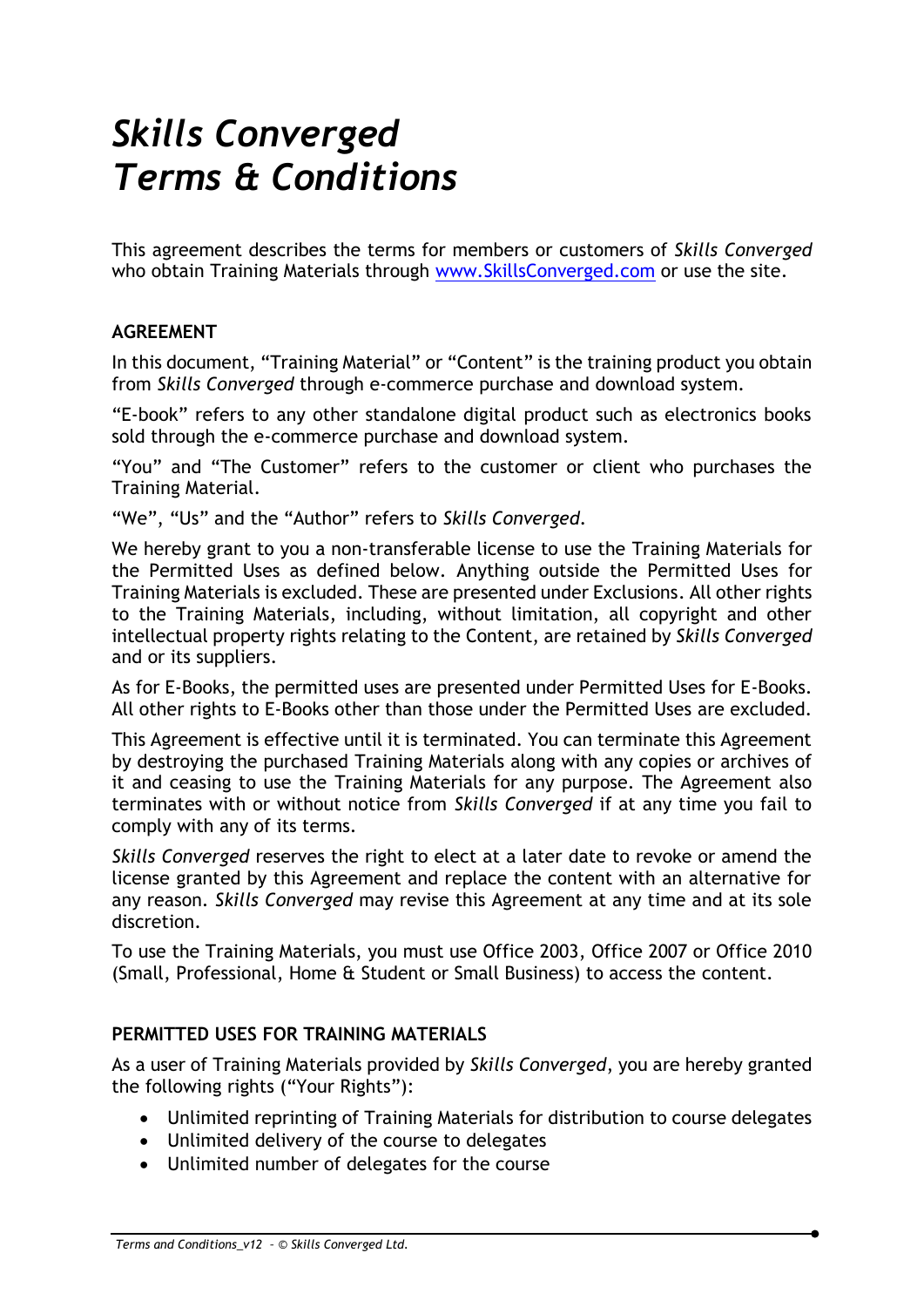- Unlimited rights to edit and modify the content of Training Material
- Unlimited rights to add your own content to enhance the course
- Ability to use your own logo on the Training Material when delivered to delegates

# **EXCLUSIONS FOR TRAINING MATERIALS**

- You may not, under any circumstances, resell the product.
- You may not distribute the Training Material, for free or at cost, to others who may resell the Training Material for commercial advantage.
- You may not convert Training Materials directly to other derivatives such as audio playbacks, translations and online e-learning products and resell it as a new training material for commercial gain.
- The content is provided for your use generally as a trainer, training designer or a learner. You may not distribute the Training Materials obtained from *Skills Converged* to other trainers and training course designers. An exception to this rule is that, if you are a team of trainers in an organisation involved in design and delivery of courses. In this case, you may share the Training Material between the team members and no extra licenses are necessary.
- Images included in the Training Materials cannot be used outside the context they are provided without explicit permission. You are not allowed to extract images or reverse engineer the content and use them elsewhere outside a training environment. For example, you are not allowed to extract images and use them in a book publication. From time to time, *Skills Converged* may introduce Training Materials with *Extended Rights* to the use of images or illustrations. This will be described in the course description. If in doubt, contact Us for more details.

# **EXTENDED RIGHTS FOR BODY LANGUAGE SERIES**

Our Body Language Series of products come with extended rights for the images provided in the training materials and in the package. In addition to the permitted uses listed earlier you can:

- Use the training materials and images in online courses, e-learning solutions, live virtual or hybrid courses.
- Use the images for marketing, including online, email and printed marketing, digital documents, or software.

Please consider crediting us as the producer of images, though this is not a requirement.

# **EXCLUSIONS FOR THE EXTENDED RIGHTS**

For our Body Language Series of Products, the following exclusions apply to the extended rights.

You CANNOT:

• Upload and resell the image in any file sharing system including stock image solutions.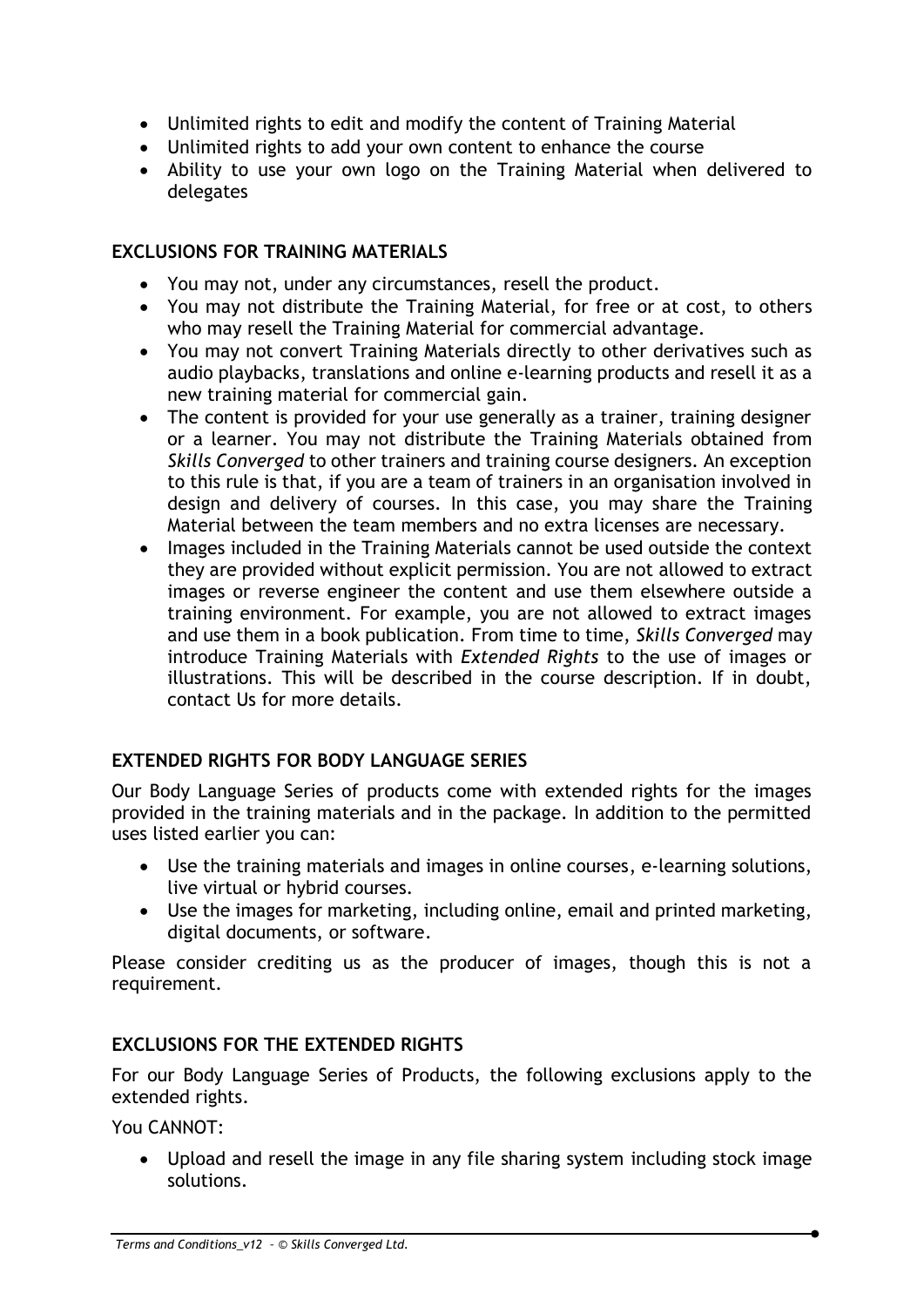- Distribute the stand-alone file.
- Create products, merchandise, templates, graphics for resale or distribution where the primary value of the product is associated with the image itself. For example, you can't use the image to create a poster, t-shirt, or coffee mug that someone would buy specifically because of the image printed on it.
- Transfer the license to another employer or client. They need to be separately licensed for the use of images and content.

## **PERMITTED USES FOR E-BOOKS**

You may view E-Books purchased from *Skills Converged* on systems and devices that can be used to view the E-Books. You may store and print E-Books for your own personal use. You are not permitted to transfer E-Books, electronically or by any means to others, upload E-Books to any computer system or server, print E-Books for others or use E-Books for anything other than personal use without prior permission from Us. For copyright notice in regard with E-Books, please see below.

#### **USE OF WEBSITE CONTENT**

The free training exercises, articles and guidelines presented on *Skills Converged* website are provided so that you can enhance your training courses or use them for self-learning. No content from the site (text or images) can be republished elsewhere online or in print, as part of a product, for product advertisement, for commercial gain or for free.

## **COPYRIGHT**

No part of *Skills Converged* publications may be reproduced, stored in a retrieval system, reverse engineered, create derivative works from or in any way exploit the content or transmitted by any form or by any means, electronic, mechanical, photocopying or otherwise, without the prior permission of the Author (publisher)(copyright owner), other than those stated under "Permitted Uses" for corresponding products.

No responsibility for loss caused to any individual or organisation acting or refraining from action as a result of the material in this publication can be accepted by the Author.

The right of *Skills Converged Ltd.* to be identified as the author of this work has been asserted by them in accordance with the Copyright, Designs and Patents Act 1988.

The rights to images or content are not transferred. The ownership of the Training Materials and any other products remain with *Skills Converged*. You are licensed to use the product as per conditions set in this document.

Skills Converged® is a registered trade mark of *Skills Converged Ltd*.

All rights reserved.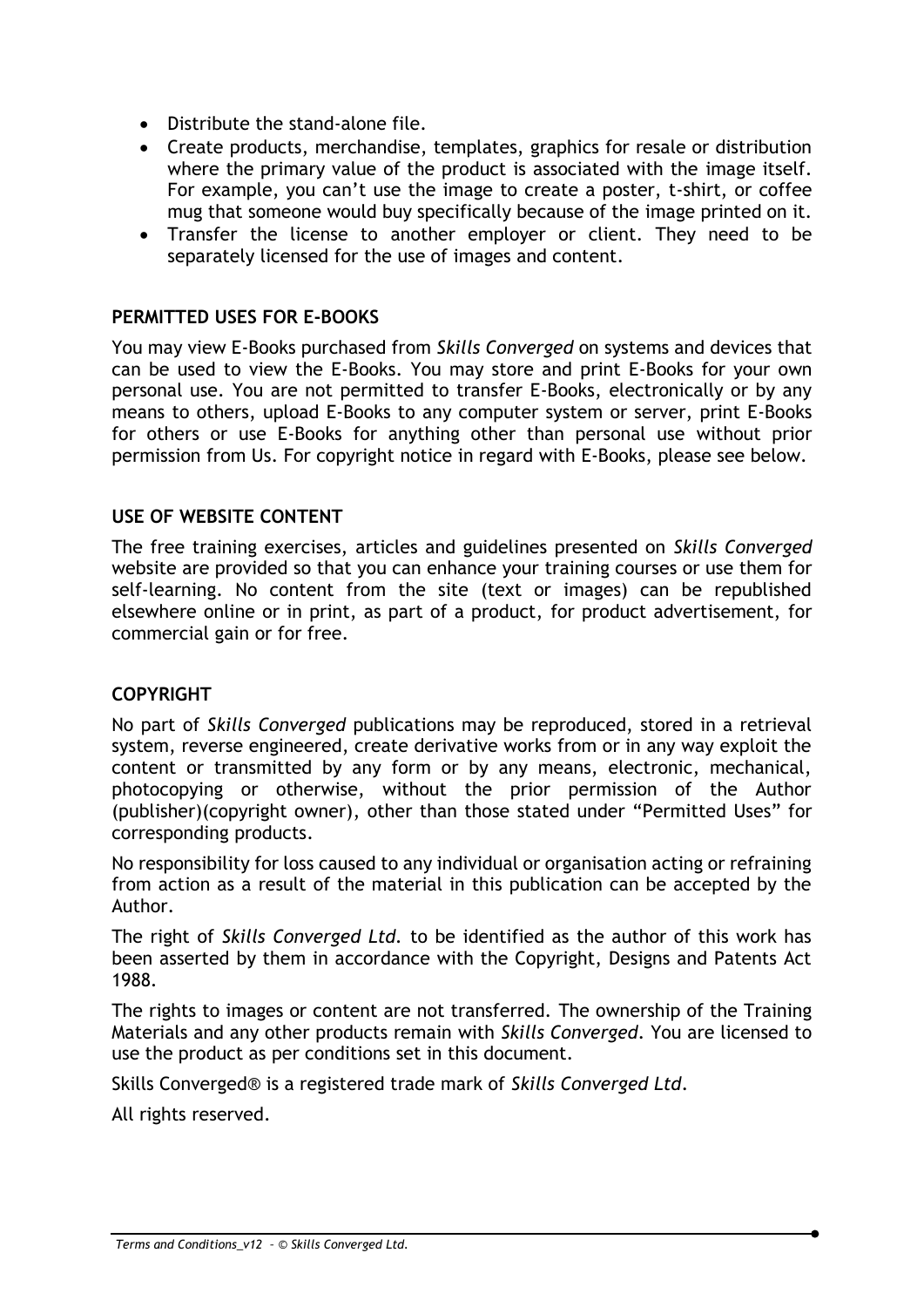# **PRIVACY POLICY**

Please view our [privacy policy](http://www.skillsconverged.com/Home/tabid/229/ctl/Privacy/Default.aspx) for more details.

# **DELIVERY POLICY**

Upon successful checkout via our e-commerce system, you will immediately receive emails which contain links and guidelines on how to download the products purchased. This is automatically handled when the transaction is completed. If a transaction is delayed, for example by a credit card processing operator who wants to check the validity of the transaction, the email delivery will be delayed until the funds are transferred successfully. Upon a successful transfer, the emails will be sent immediately to the customer.

## **CANCELLATION AND RETURNS**

Training Material purchased on-line through our website is considered opened at the time of purchase. In line with UK's Department of Trade and Industry's laws on Distant Selling, for these types of products, cancellation rights will end when performance of the service starts. In line with the software industry practices, returns are only accepted for unopened products. As a result, no returns are accepted after the time of purchase. You will have every opportunity to examine the syllabus and general content of the course material before you proceed to purchase it.

If there is an error on our part, for example if you receive a partial or corrupted download, we will assist you and may need to use a separate download mechanism to deliver the product to you. For any issues, please contact support and ask for assistance.

## **WARRANTY**

The Content is provided in accordance with the agreement provided in this document. While we made reasonable effort on the accuracy of the Content to correctly present the research carried out in subject domains, *Skills Converged* does not warrant the accuracy of such information.

OTHER THAN AS EXPRESSLY PROVIDED ABOVE THE CONTENT IS PROVIDED "AS IS" WITHOUT REPRESENTATION, WARRANTY OR CONDITION OF ANY KIND, EITHER EXPRESS OR IMPLIED, INCLUDING, BUT NOT LIMITED TO THE IMPLIED REPRESENTATIONS, WARRANTIES OR CONDITIONS OF MERCHANTABILITY, OR FITNESS FOR A PARTICULAR PURPOSE*. SKILLS CONVERGED* DOES NOT REPRESENT OR WARRANT THAT THE CONTENT WILL MEET YOUR REQUIREMENTS. THE ENTIRE RISK AS TO THE QUALITY AND PERFORMANCE OF THE CONTENT IS WITH YOU.

# **YOUR INDEMNIFICATION**

You agree to indemnify, defend and hold *Skills Converged*, its affiliates, its Content providers and their respective directors, officers, employees, shareholders, partners and agents (collectively, the "*Skill Converged* Parties") harmless from and against any and all claims, liability, losses, damages, costs and expenses (including